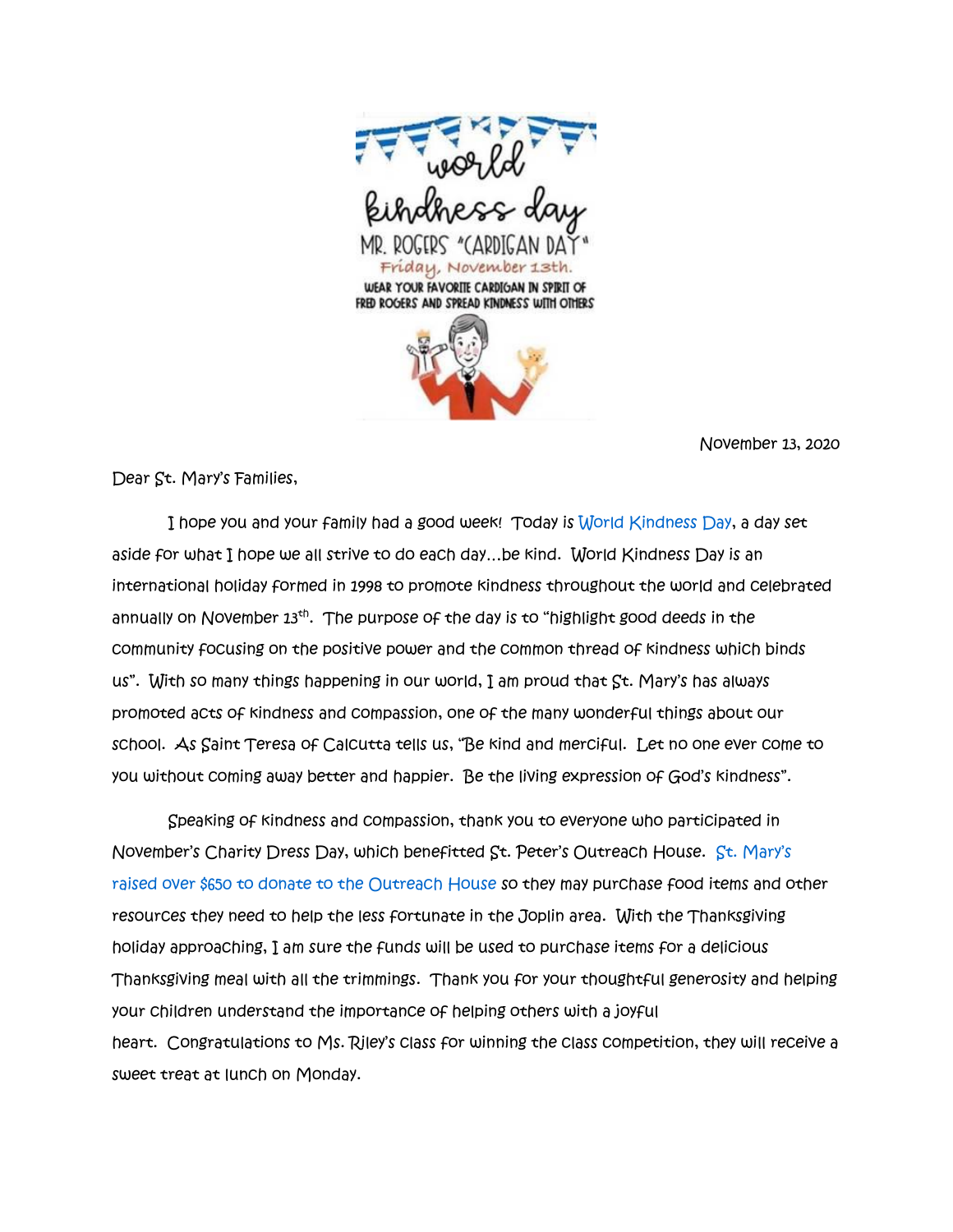Thanksgiving is quickly approaching, and 5<sup>th</sup> grade is sponsoring Gobble Grams this year as a fund raiser for their annual spring trip. Each Gobble Gram will include a bag filled with candy and a personal note. More information and order forms are included in your family's Communicator Envelope today and attached to this email. If you would like to send a Gobble Gram to your child, some of your child's friends, or a staff member please fill out the forms and return them in your family's Communicator Envelope with payment or drop them off at the school office. Gobble Grams are \$3.00 each or 2 for \$5.00. Be sure to include the recipient's name and teacher's name. Additional order forms are available in the school office. Orders will be taken through Monday, November 23rd and Gobble Grams will be delivered to students on Tuesday, November 24<sup>th</sup>. Please contact the school office (623-1465) if you have any questions.

Please take time this weekend to review the St. Mary's winter dress code adjustments that went into effect on November  $1^{st}$ . The St. Mary's Dress Code is attached to this email and can be found on pages 16-19 in your Family Handbook. There are several changes that go into effect on November  $1^{st}$  of each school year, most evident being that shorts may no longer be worn to school again until March  $1^{st}$ . In addition to the change with shorts, here are a few other changes:

- Elementary girls who wear a uniform skirt, skort, or jumper may not wear ankle socks after November 1st . Students must wear knee high socks, tights (solid white or navy), or leggings (solid white or navy) instead to keep legs covered and warm during the chilly winter months.
- Sweaters may be crewneck with long sleeves, vest, crewneck or V-neck cardigan, or quarter zip. Solid white, red, or navy blue. No loose weaves, no patterns, no hoods.
- Only JACS (St. Mary's or JACS) hoodies are allowed to be worn during the school day. JACS hoodies must be worn over a uniform shirt except on Charity Dress Day or Casual Dress Days, and may not be worn to Mass. All other hoodies may not be worn during the school day except when worn outside as outerwear.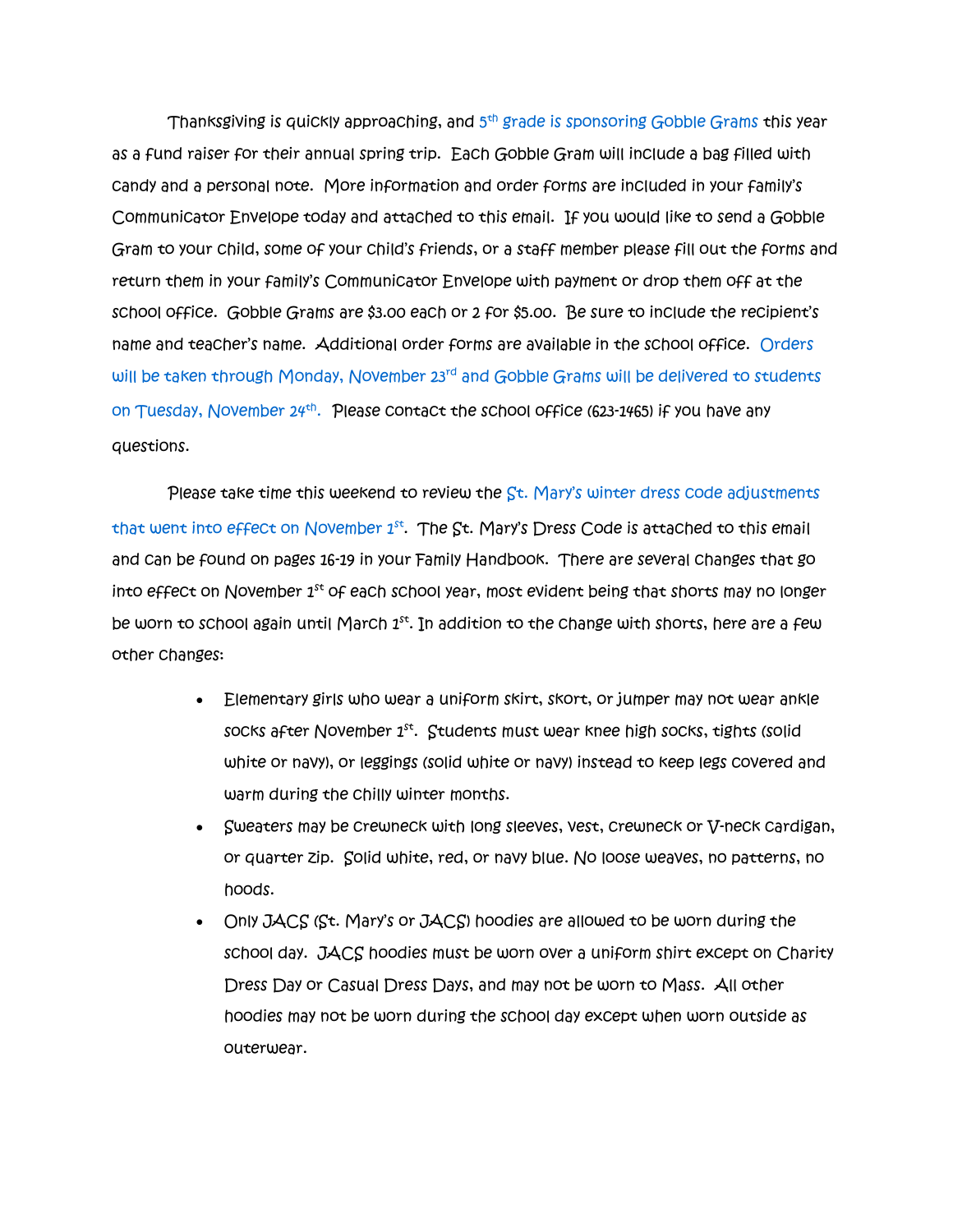• Solid colored leggings in white or navy may be worn from November  $1^{st}$  to February 28<sup>th</sup> under skirts, skorts, or jumpers an as extra layer during colder weather. Leggings may not be worn as pants at any time.

In addition to these changes, please remember that No-Show socks MAY NEVER BE WORN to school, they are not part of the uniform dress code. Socks may be solid white, khaki, black, red, or navy blue in color, no patterns are allowed on normal uniform dress days. Girls may wear ankle length socks with pants but need to follow winter dress code guidelines when wearing skirts, skorts, or jumpers. Boys may wear crew or mid-calf socks and must be clearly visible on the ankle above the top of the shoe. Many students are coming to school wearing no-show socks to school and your attention to following this part of the dress code would be greatly appreciated.

 I hope you have a relaxing weekend with your family. The weeks to come are going to be very busy at St. Mary's and I have listed many upcoming events so you can make sure your child is prepared and ready for the fun! You will notice that Christmas programs and parties are not scheduled yet, we are still working on the details and I will include this information as the dates approach. Thank you for all that you do for your child and our amazing school community!

God bless and take care, Joanne Lown [jlown@jacss.org](mailto:jlown@jacss.org)

## Important Dates to Remember:

| Monday, November 16 <sup>th</sup>                               | Interstate Photo Retakes                 |
|-----------------------------------------------------------------|------------------------------------------|
| Wednesday, November 25 <sup>th</sup> -<br>Sunday, November 29th | <b>Thanksgiving Holiday</b>              |
| Monday, November 30 <sup>th</sup>                               | Classes resume                           |
| Tuesday, December 1st                                           | First Tuesday at Club 609                |
| Wednesday, December 2 <sup>nd</sup>                             | Charity Dress Day benefitting St. Mary's |
| Parish St. Vincent de Paul Society                              |                                          |